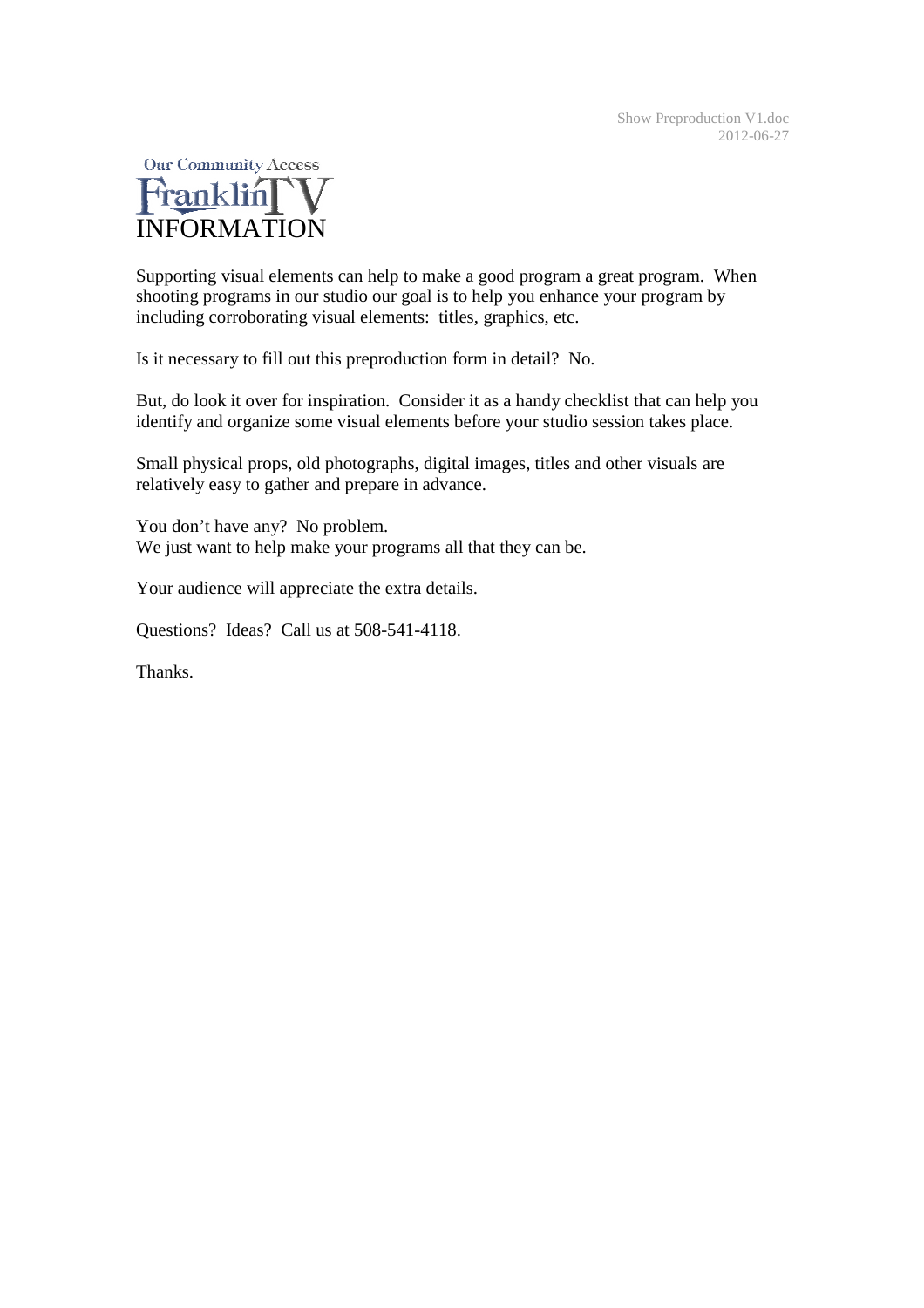| <b>Our Community Access</b><br>Franklin V Studio Pre-Production Guide & Checklist | ZU LZ-U0-. |
|-----------------------------------------------------------------------------------|------------|
|                                                                                   |            |
|                                                                                   |            |
|                                                                                   |            |
|                                                                                   |            |

 $\sim$   $\sim$   $\sim$   $\sim$   $\sim$ 

Do you or any of your guests have digital photos, charts or graphics? Briefly describe –

\_\_\_\_\_\_\_\_\_\_\_\_\_\_\_\_\_\_\_\_\_\_\_\_\_\_\_\_\_\_\_\_\_\_\_\_\_\_\_\_\_\_\_\_\_\_\_\_\_\_\_\_\_\_\_\_\_\_\_\_\_\_\_\_\_\_\_\_\_\_

For Guests: Copy the digital images that you would like to present onto a thumb drive, CD or DVD. Add a number to each image file name as: 01, 02, 03 - ascending in the order you want to show them. Be sure to include a leading zero (01, 09) for the first 9 images so they will sort properly.

**Example:** If a JPEG image is named "library", then rename it as "01 library".

Do you have a PowerPoint, or software app, or website presentation? Briefly describe – **Tip:** Organizing your images above as a Powerpoint presentation lets you add your own titles, arrows and pointers and other effects.

\_\_\_\_\_\_\_\_\_\_\_\_\_\_\_\_\_\_\_\_\_\_\_\_\_\_\_\_\_\_\_\_\_\_\_\_\_\_\_\_\_\_\_\_\_\_\_\_\_\_\_\_\_\_\_\_\_\_\_\_\_\_\_\_\_\_\_\_\_\_

Is there any music, movie or other sound within your presentation? Will you provide Powerpoint files on a thumb drive or CD - OR Will you be using your own computer for your presentation? Do you need an internet connection for your presentation?

Do you have printed pictures, awards, books or objects to show on camera? Describe –

\_\_\_\_\_\_\_\_\_\_\_\_\_\_\_\_\_\_\_\_\_\_\_\_\_\_\_\_\_\_\_\_\_\_\_\_\_\_\_\_\_\_\_\_\_\_\_\_\_\_\_\_\_\_\_\_\_\_\_\_\_\_\_\_\_\_\_\_\_\_

\_\_\_\_\_\_\_\_\_\_\_\_\_\_\_\_\_\_\_\_\_\_\_\_\_\_\_\_\_\_\_\_\_\_\_\_\_\_\_\_\_\_\_\_\_\_\_\_\_\_\_\_\_\_\_\_\_\_\_\_\_\_\_\_\_\_\_\_\_\_

\_\_\_\_\_\_\_\_\_\_\_\_\_\_\_\_\_\_\_\_\_\_\_\_\_\_\_\_\_\_\_\_\_\_\_\_\_\_\_\_\_\_\_\_\_\_\_\_\_\_\_\_\_\_\_\_\_\_\_\_\_\_\_\_\_\_\_\_\_\_

Are these items you wish to show "tabletop" items? Larger? Briefly describe:

Will an item be demonstrated or operated on camera? Does it need electricity?